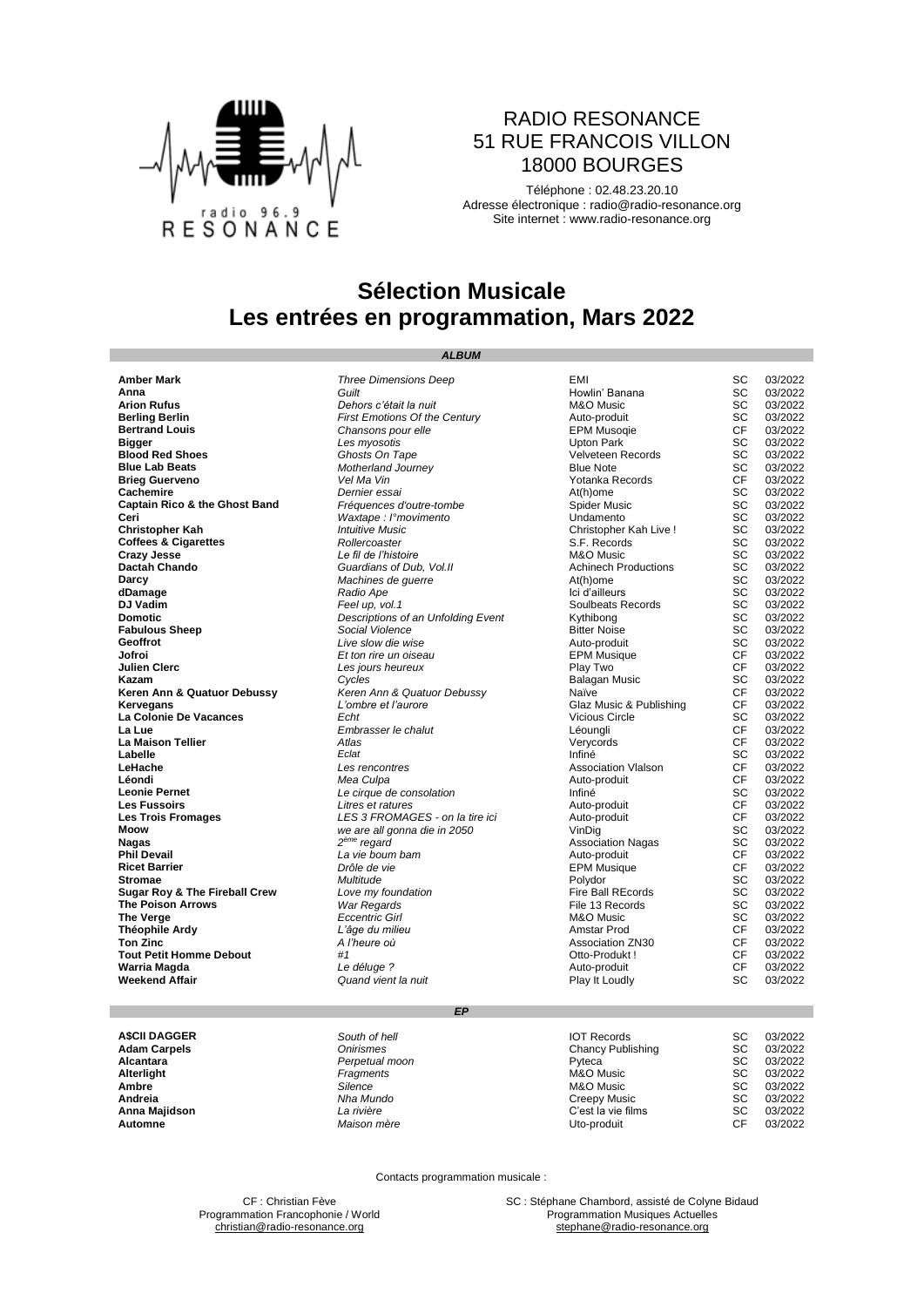

### RADIO RESONANCE 51 RUE FRANCOIS VILLON 18000 BOURGES

Téléphone : 02.48.23.20.10 Adresse électronique : [radio@radio-resonance.org](mailto:radio@radio-resonance.org) Site internet : [www.radio-resonance.org](http://www.radio-resonance.org/)

## **Sélection Musicale Les entrées en programmation, Mars 2022**

| Captain Mustache & Chicks On Speed | Good weather Girl          | Permanent vacation                 | 5C | U3/2022 |
|------------------------------------|----------------------------|------------------------------------|----|---------|
| Comme John                         | Eté 80                     | <b>Flower Coast</b>                | SC | 03/2022 |
| David Åhlén                        | <b>Watch And Play</b>      | Jivvär Records                     | SC | 03/2022 |
| Emilie Zoé                         | <b>Hello Future</b>        | Hummus Records                     | SC | 03/2022 |
| <b>Fabien Bœuf</b>                 | Comme l'animal             | Jaba                               | СF | 03/2022 |
| Ffar                               | Rallumer la plulme         | <b>Collectif Soleil Couchant</b>   | SC | 03/2022 |
| Goldencut                          | Room to breathe            | <b>Tipping Point Production</b>    | SC | 03/2022 |
| <b>Grand Hall</b>                  | Lumière décline            | Pousse ton genou prod              | SC | 03/2022 |
| lgit                               | Belle époque               | Rossinante                         | SC | 03/2022 |
| Irène Schrader                     | Sometimes                  | Auto-produit                       | SC | 03/2022 |
| Madsun                             | You and Me                 | Auto-produit                       | SC | 03/2022 |
| <b>Mafia Klvb</b>                  | Mafia Klvb                 | <b>Greatest Hits International</b> | SC | 03/2022 |
| Marie & Me                         | Marie & Me                 | Auto-produit                       | SC | 03/2022 |
| Myosis                             | Pretty girls are never sad | Auto-produit                       | SC | 03/2022 |
| <b>NTEBINT</b>                     | True                       | Eskimo Recordings                  | SC | 03/2022 |
| ParisPanda                         | Season 1 : heartbeats      | Echo Orange                        | SC | 03/2022 |
| Pipi Tornado                       | Pipi tornado               | MAD                                | SC | 03/2022 |
| Pi@mellor                          | Le temps des cerises       | Auto-produit                       | СF | 03/2022 |
| <b>Ronnie's Visit</b>              | Nouvelle chair             | Slow Dimension                     | SC | 03/2022 |
| Softcult                           | Year Of The Snake          | Easy Life Records                  | SC | 03/2022 |
| Therese                            | Même pas mal               | Kalmia Productions                 | СF | 03/2022 |
| We Don't Care                      | <b>Shitty Song</b>         | M&O Music                          | SC | 03/2022 |

*SINGLE*

| Aaron Smith                      | Giving up                                  | Platoon                       | SC | 03/2022 |
|----------------------------------|--------------------------------------------|-------------------------------|----|---------|
| Aili                             | Glamourous                                 | <b>Eskimo Recordings</b>      | SC | 03/2022 |
| Ali Shaheed Muhammad & A. Younge | Love Brings Happiness                      | Jazz Is Dead                  | SC | 03/2022 |
| <b>Blond</b>                     | De l'air                                   | Signature Music               | SC | 03/2022 |
| <b>Bolides</b>                   | L'amour en 2020                            | <b>Bolides Records</b>        | SC | 03/2022 |
| <b>Bottler</b>                   | You're old                                 | Infiné                        | SC | 03/2022 |
| Caracol                          | Eden                                       | Kartel Musik                  | SC | 03/2022 |
| <b>Chapelier Fou</b>             | Amoxicilline (Ensemb7e Version)            | Ici d'ailleurs                | SC | 03/2022 |
| Charlie Faron                    | comme-ci comme-ca                          | Encré.mp3                     | SC | 03/2022 |
| Ciao Lucifer                     | Too Late to Die Young                      | <b>Trix MGMT</b>              | SC | 03/2022 |
| <b>Close To Monday</b>           | Time ('remix)                              | 3000° Grad                    | SC | 03/2022 |
| Courcheval                       | Labeur                                     | <b>Upton Park</b>             | SC | 03/2022 |
| Dekker                           | Back and forth                             | <b>Useful Fictions</b>        | SC | 03/2022 |
| <b>Diane Cluster Diane</b>       | Louve tranquille                           | Mini-meute                    | SC | 03/2022 |
| DJ Poolboi & Clio                | La nuit n'en finit plus                    | Unbelievably Spectacular      | SC | 03/2022 |
| Edgâr                            | <b>Dictators</b>                           | Grabuge Records               | SC | 03/2022 |
| Eman                             | A propos de cette vie                      | Disques 7 <sup>ème</sup> ciel | SC | 03/2022 |
| Emmerose                         | Run                                        | <b>Groover Obsessions</b>     | SC | 03/2022 |
| Enchantée Julia                  | Moussa                                     | Maison La Chapelle            | SC | 03/2022 |
| Fakear                           | Palace of time                             | Nowadayz Records              | SC | 03/2022 |
| Fouki                            | Bijou                                      | Disques 7 <sup>ème</sup> ciel | SC | 03/2022 |
| Groundation                      | Original riddim                            | Baco Records                  | SC | 03/2022 |
| <b>Hyperactive Leslie</b>        | Cymbale                                    | Cavalcade                     | SC | 03/2022 |
| Jesper Munk                      | Baby                                       | <b>Billbrook Records</b>      | SC | 03/2022 |
| Les Louanges                     | Chaussée                                   | Bonsound                      | SC | 03/2022 |
| Logic1000                        | Can't Stop Thinking About                  | Therapy                       | SC | 03/2022 |
| <b>Lost &amp; Corneille</b>      | Des étoiles                                | Disques 7 <sup>ème</sup> ciel | SC | 03/2022 |
| LyOsun                           | <b>Modern Feeling</b>                      | Soulbeats Records             | SC | 03/2022 |
| Mallrat                          | Your love                                  | <b>Nettwerk Music Group</b>   | SC | 03/2022 |
| Mathieu Saïkaly                  | Neptune                                    | Groover Obsession             | SC | 03/2022 |
| Memes                            | Heavy night                                | Auto-produit                  | SC | 03/2022 |
| Naya Fearon                      | Guiding star                               | Naya Records                  | SC | 03/2022 |
| Oete                             | Défense                                    | Roy Music                     | SC | 03/2022 |
| О'о                              | Aquamarine                                 | Infiné                        | SC | 03/2022 |
| Quitana Dead Blues Experience    | Go ahead                                   | <b>KNT Label</b>              | SC | 03/2022 |
| Sea Girls                        | Lonely                                     | Polydor                       | SC | 03/2022 |
| <b>Sirens Of Lesbos</b>          | (I Don't Know, I Don't Know, I Don't Know) | Auto-produit                  | SC | 03/2022 |

Contacts programmation musicale :

CF : Christian Fève SC : Stéphane Chambord, assisté de Colyne Bidaud<br>
mation Francophonie / World School School Programmation Musiques Actuelles [christian@radio-resonance.org](mailto:christian@radio-resonance.org) [stephane@radio-resonance.org](mailto:stephane@radio-resonance.org)